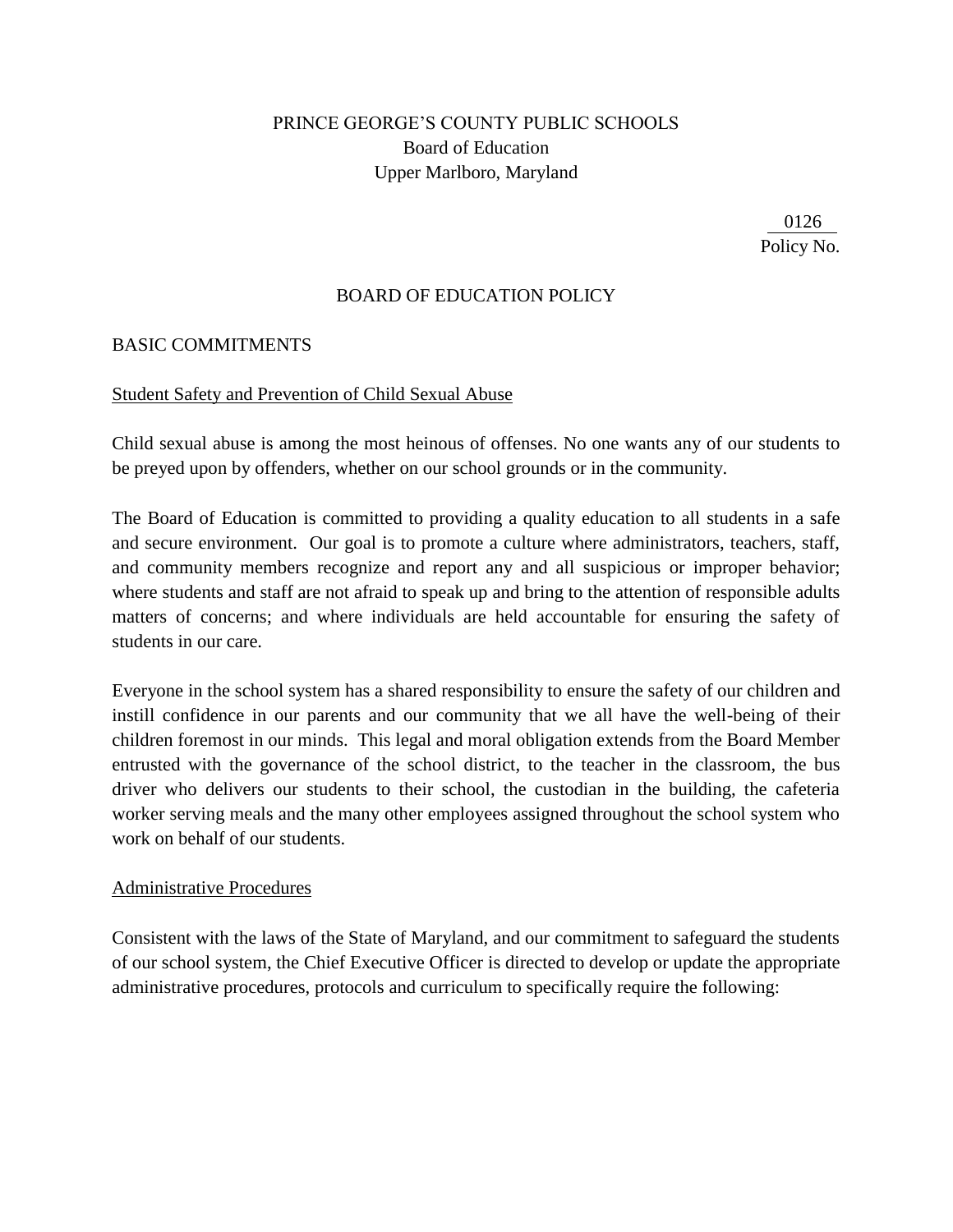- 1. Enhanced training of newly-hired employees to address, among other matters:
	- a. comprehensive review of child sexual abuse (reflective of a "universal precautions" approach including identification of "red flags");
	- b. reporting of suspected abuse and neglect; and
	- c. criminal history checks and fingerprinting, to include a check of Child Protective Services records.
- 2. Comprehensive inter-disciplinary training of all staff, on an annual basis, using both face-to-face and on-line modalities, as to child sexual abuse, procedures, reporting obligation, and consequences for failure to do so.
- 3. Volunteers

A robust volunteer procedure that addresses, among other matters, how volunteers are:

- a. Screened and qualified to serve;
- b. Trained on appropriate boundaries with students, including contact and communication;
- c. Trained regarding reporting of suspected child abuse and neglect;
- d. Utilized, supervised and granted access in the school building; and
- e. Provided access to non-confidential records.
- 4. Procedures on Enhancing School Safety
	- a. An administrative procedure on reporting of child abuse and neglect.
	- b. An administrative procedure on inappropriate relationships between employees, volunteers, contractors and students.
	- c. An administrative procedure on background checks and fingerprinting of employees, volunteers, and contractors.
	- d. An administrative procedure on use of social media for interaction among students, volunteers, and employees.
	- e. An administrative procedure on school visitors.
- 5. Curriculum

An updating, and regular review, of the curricular content focused on preventing child sexual abuse taught in pre-school through grade 12, which is developmentally-appropriate, engaging of parents, families and community partners, delivered by well-trained teachers and counselors, and meets evidence-based criteria for effectiveness in mitigating instances of child sexual abuse.